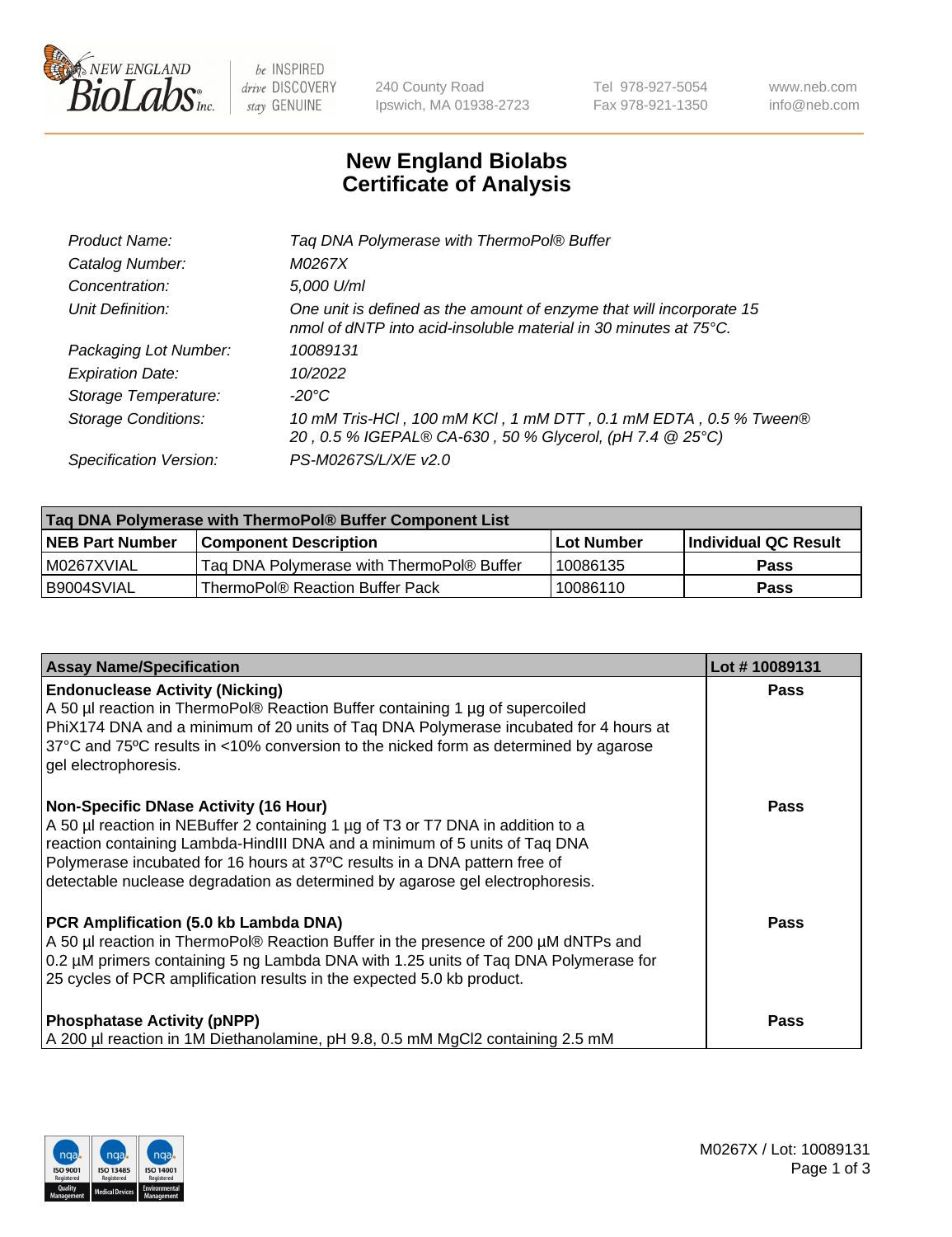

be INSPIRED drive DISCOVERY stay GENUINE

240 County Road Ipswich, MA 01938-2723 Tel 978-927-5054 Fax 978-921-1350

www.neb.com info@neb.com

| <b>Assay Name/Specification</b>                                                                                                                                                                                                                                                                                                                                                                                      | Lot #10089131 |
|----------------------------------------------------------------------------------------------------------------------------------------------------------------------------------------------------------------------------------------------------------------------------------------------------------------------------------------------------------------------------------------------------------------------|---------------|
| p-Nitrophenyl Phosphate (pNPP) and a minimum of 100 units Taq DNA Polymerase<br>incubated for 4 hours at 37°C yields <0.0001 unit of alkaline phosphatase activity<br>as determined by spectrophotometric analysis.                                                                                                                                                                                                  |               |
| <b>Protein Purity Assay (SDS-PAGE)</b><br>Taq DNA Polymerase is $\geq 99\%$ pure as determined by SDS-PAGE analysis using Coomassie<br>Blue detection.                                                                                                                                                                                                                                                               | Pass          |
| <b>qPCR DNA Contamination (E. coli Genomic)</b><br>A minimum of 5 units of Taq DNA Polymerase is screened for the presence of E. coli<br>genomic DNA using SYBR® Green qPCR with primers specific for the E. coli 16S rRNA<br>locus. Results are quantified using a standard curve generated from purified E. coli<br>genomic DNA. The measured level of E. coli genomic DNA contamination is ≤ 1 E. coli<br>genome. | Pass          |
| <b>RNase Activity (Extended Digestion)</b><br>A 10 µl reaction in NEBuffer 4 containing 40 ng of a 300 base single-stranded RNA<br>and a minimum of 1 µl of Taq DNA Polymerase is incubated at 37°C. After incubation<br>for 16 hours, >90% of the substrate RNA remains intact as determined by gel<br>electrophoresis using fluorescent detection.                                                                 | <b>Pass</b>   |
| Single Stranded DNase Activity (FAM-Labeled Oligo)<br>A 50 µl reaction in ThermoPol® Reaction Buffer containing a 10 nM solution of a<br>fluorescent internal labeled oligonucleotide and a minimum of 25 units of Taq DNA<br>Polymerase incubated for 30 minutes at 37°C and 75°C yields <10% degradation as<br>determined by capillary electrophoresis.                                                            | Pass          |

This product has been tested and shown to be in compliance with all specifications.

One or more products referenced in this document may be covered by a 3rd-party trademark. Please visit <www.neb.com/trademarks>for additional information.